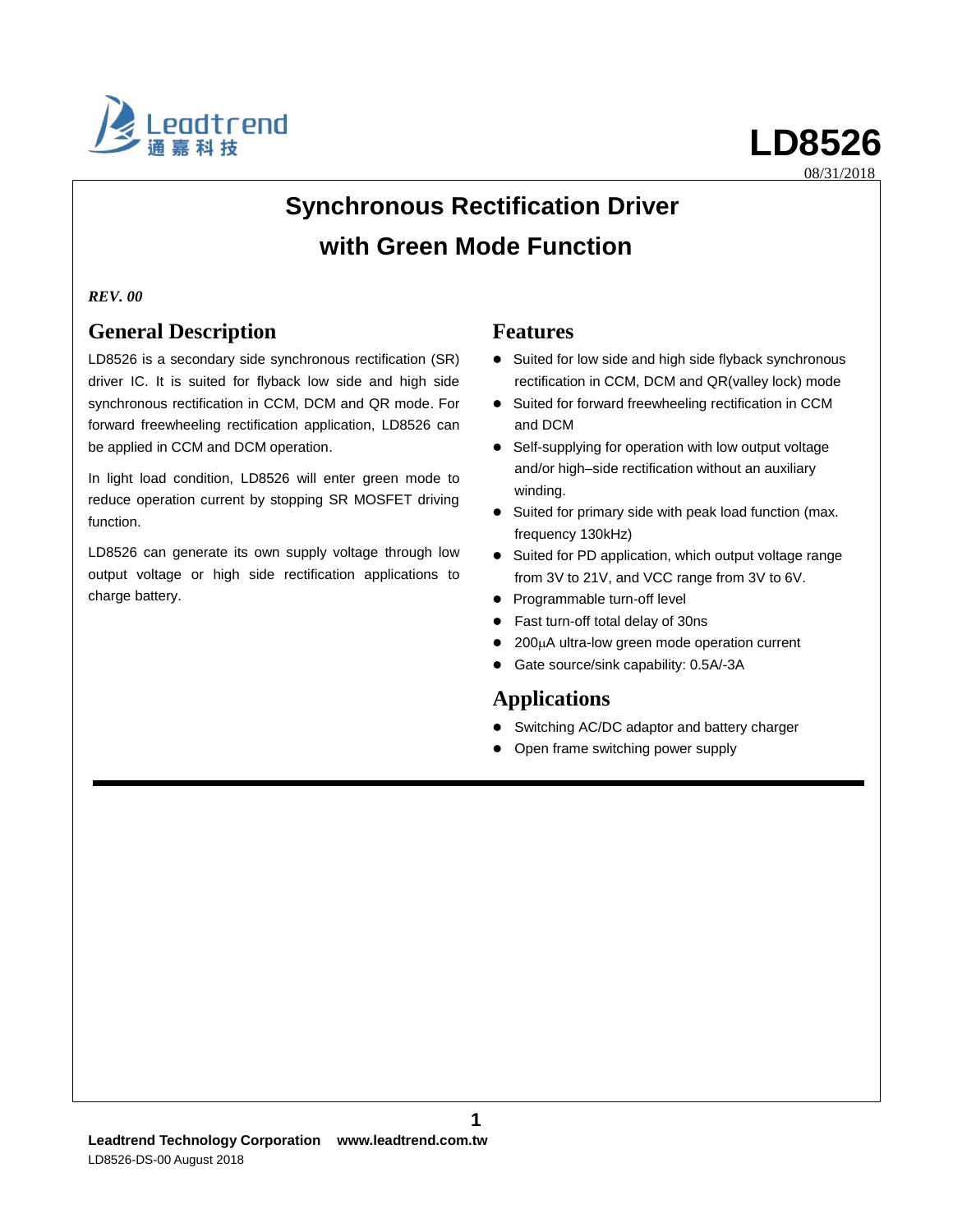

## **Typical Application**



**Fig. 1 Flyback Low Side Synchronous Rectification**





**LD8526**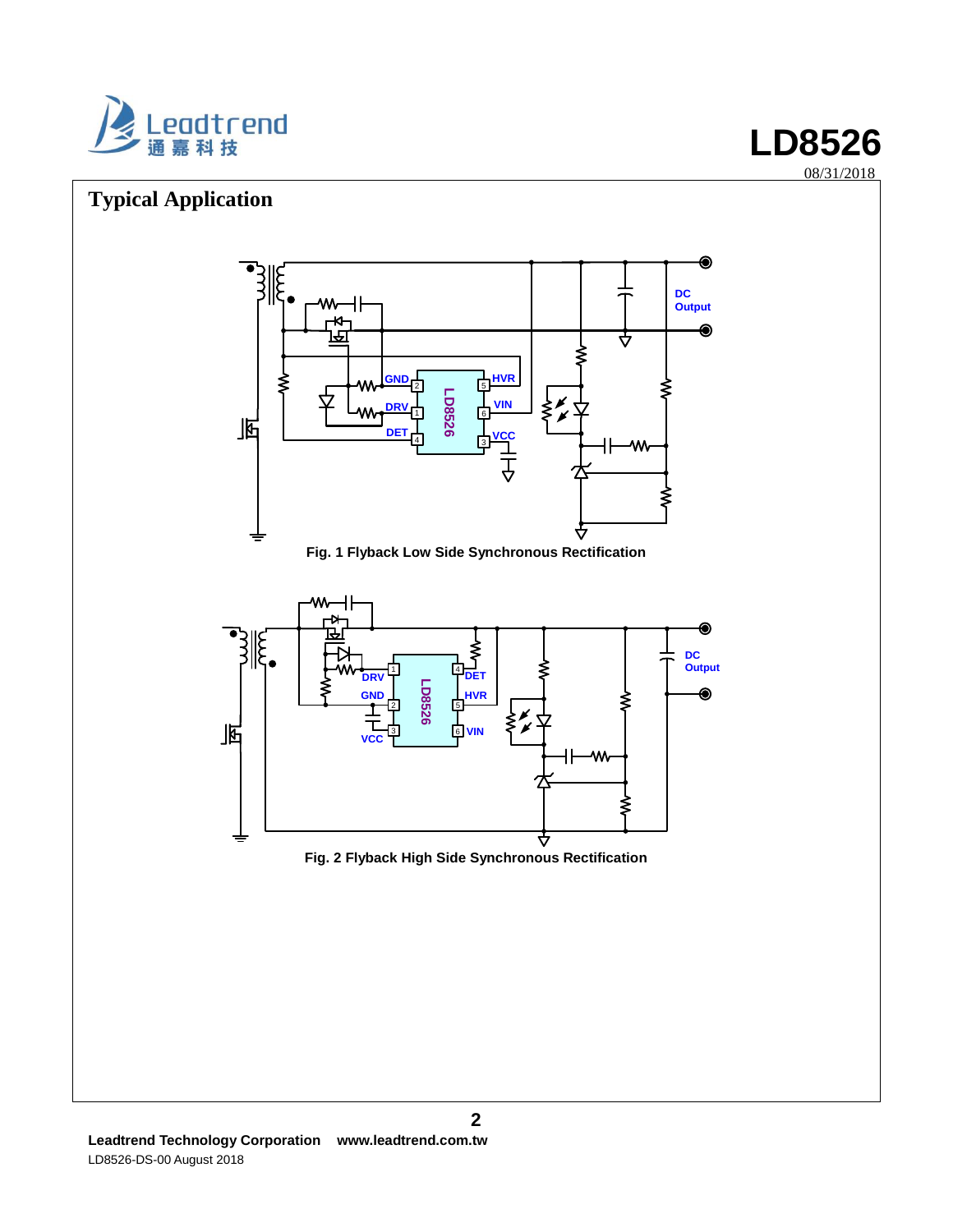

08/31/2018

## **Pin Configuration**

SOT-26 (TOP VIEW)



| Y   | : Year code (D: 2004, E: 2005) |
|-----|--------------------------------|
| W   | : Week code                    |
| РP  | : Production code              |
| Z26 | : LD8526                       |

## **Ordering Information**

| <b>Part number</b> |        | Package       | <b>Top Mark</b> | <b>Shipping</b>    |
|--------------------|--------|---------------|-----------------|--------------------|
| LD8526 GL          | SOT-26 | Green Package | YWZ/26          | 3000 / tape & reel |

The LD8526 is ROHS compliant/ green packaged.

### **Protection Mode**

| Part number | Int. OTP     |
|-------------|--------------|
| LD8526      | Auto-Restart |

## **Pin Description**

| <b>PIN</b><br>(SOT-26) | <b>NAME</b> | <b>FUNCTION</b>                                                             |
|------------------------|-------------|-----------------------------------------------------------------------------|
|                        |             |                                                                             |
| 1                      | <b>DRV</b>  | Driving pin, connector to GATE pin of MOSFET directly or through a resistor |
| $\mathcal{P}$          | <b>GND</b>  | Ground pin                                                                  |
| 3                      | VCC.        | Supply voltage pin                                                          |
| 4                      | <b>DET</b>  | Synchronous rectification detection                                         |
| 5                      | <b>HVR</b>  | HV linear regulator input                                                   |
| 6                      | <b>VIN</b>  | External supply input                                                       |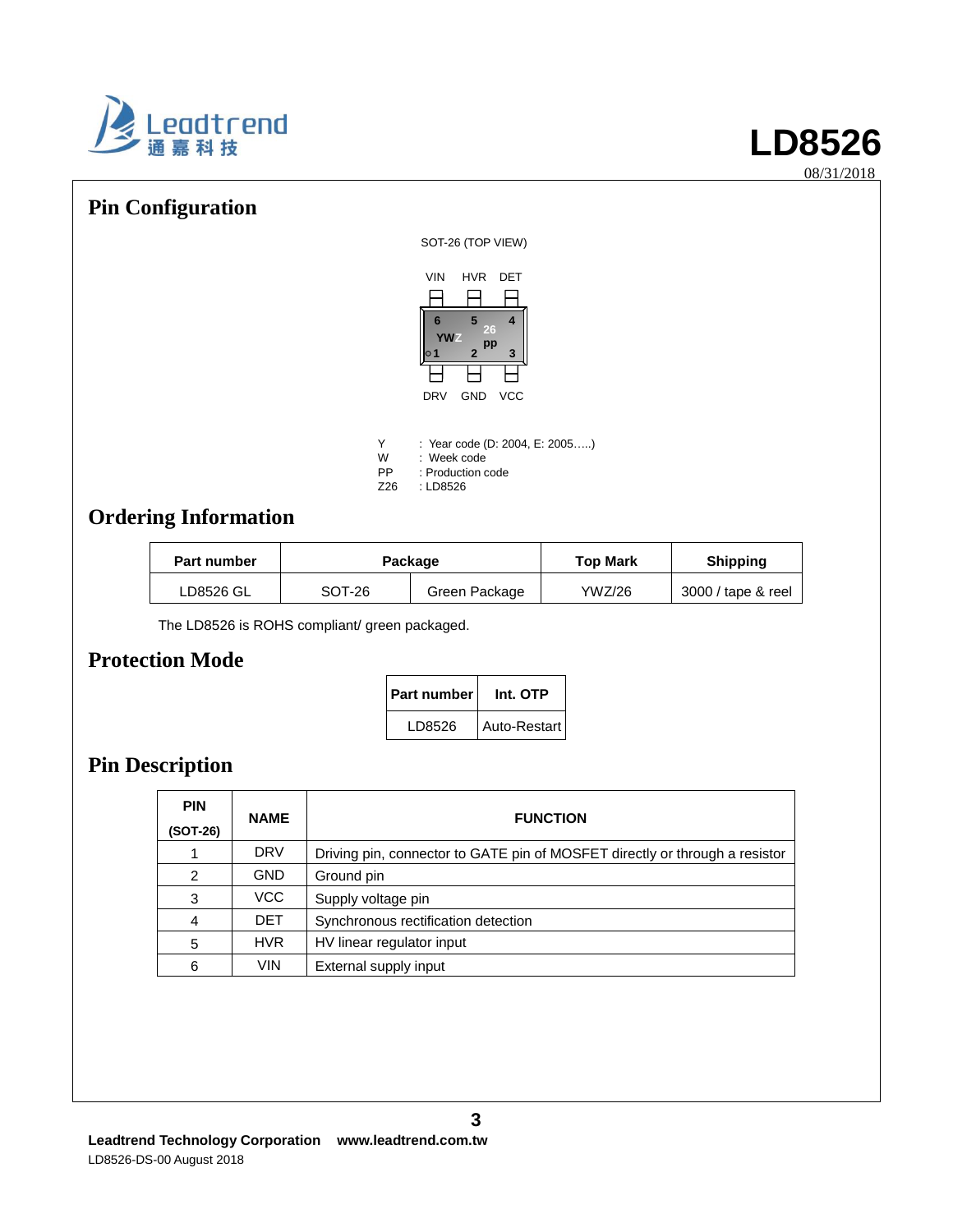

## **Block Diagram**



#### **4**

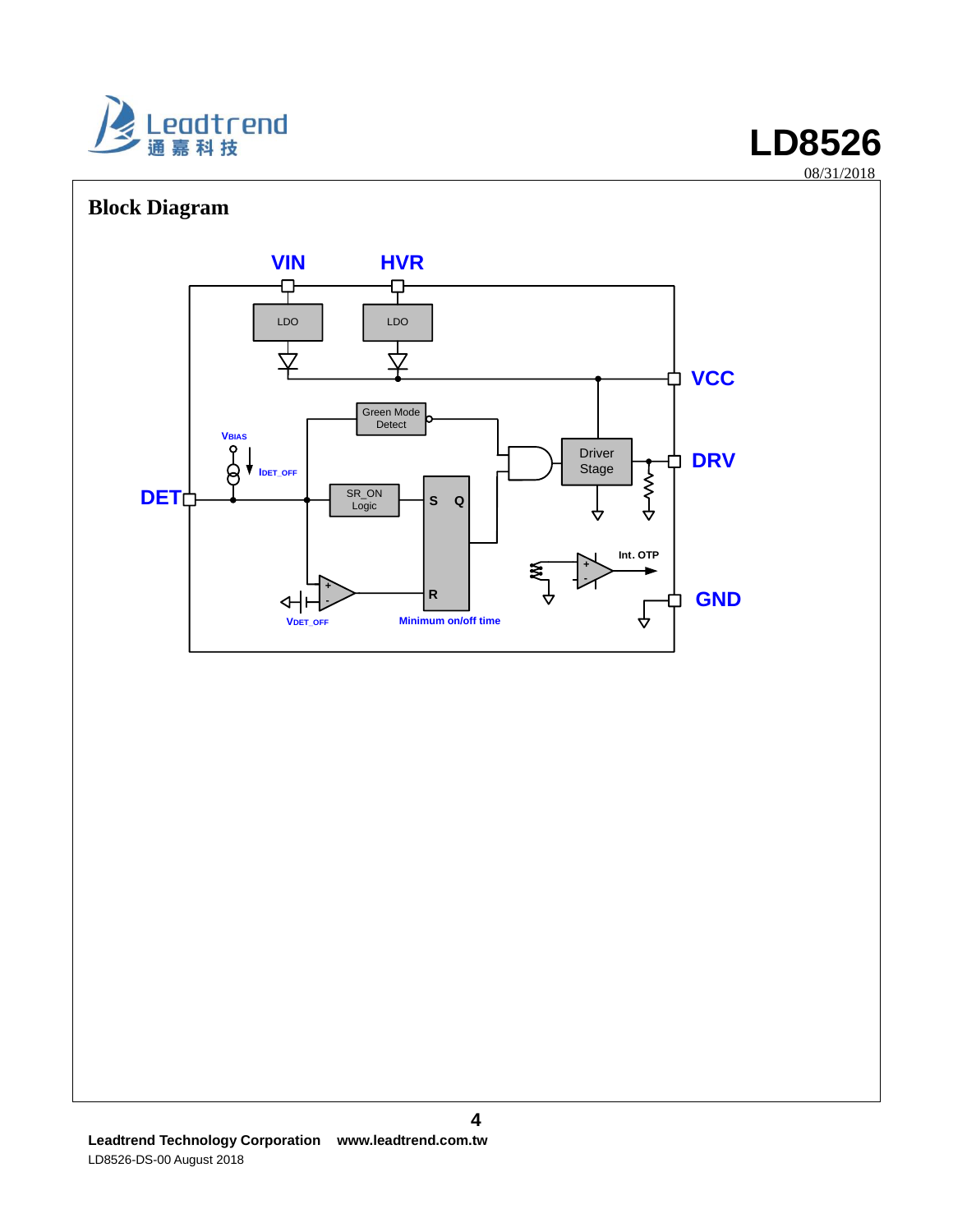

08/31/2018

### **Absolute Maximum Ratings**

| DET                                                                 | $-1V \sim 200V$                    |
|---------------------------------------------------------------------|------------------------------------|
|                                                                     | $-1V \sim 200V$                    |
|                                                                     | $-0.3V \sim 30V$                   |
| VCC.                                                                | $-0.3V - 7V$                       |
|                                                                     | $-0.3V - VCC + 0.3V$               |
|                                                                     | $150^{\circ}$ C                    |
|                                                                     | -65 $\degree$ C to 150 $\degree$ C |
|                                                                     | $200^{\circ}$ C/W                  |
| Power Dissipation (SOT-26, at Ambient Temperature = $85^{\circ}$ C) | 200mW                              |
|                                                                     | $260^{\circ}$ C                    |
| ESD Voltage Protection, Human Body Model (except of DET/HVR Pin)    | 2.5KV                              |
| ESD Voltage Protection, Human Body Model (DET/HVR Pin)              | 1KV                                |
|                                                                     | 250V                               |
|                                                                     |                                    |

#### **Caution:**

Stresses beyond the ratings specified in "absolute maximum ratings" may cause permanent damage to the device. This is a stress only rating and operation of the device at these or any other conditions above those indicated in the operational sections of this specification is not implied.

### **Recommended Operating Conditions**

| <b>Item</b>                      | Min. | Max. | <b>Unit</b> |
|----------------------------------|------|------|-------------|
| Operating Junction Temperature   | -40  | 125  | $^{\circ}C$ |
| Supply Voltage VIN               |      | 24   | V           |
| Supply Voltage VCC               | 3    | 6    | v           |
| Power MOS Gate Threshold Voltage | 1.5  | 4    | ٧           |
| <b>Operating Frequency</b>       |      | 130  | <b>KHz</b>  |
| VCC capacitor                    | 2.2  |      | μF          |
| MOSFET Ciss <sup>(1)</sup>       | 1000 | 5500 | рF          |
| Turn-Off Rgate (1)               | 0    | 5    | Ω           |
| RDET                             |      | 600  | Ω           |

#### **Notes:**

1. When MOSFET Ciss is the maximum value, turn-off RGATE must be the minimum value. On the contrary, when MOSFET Ciss is the minimum, turn-off RGATE must be the maximum.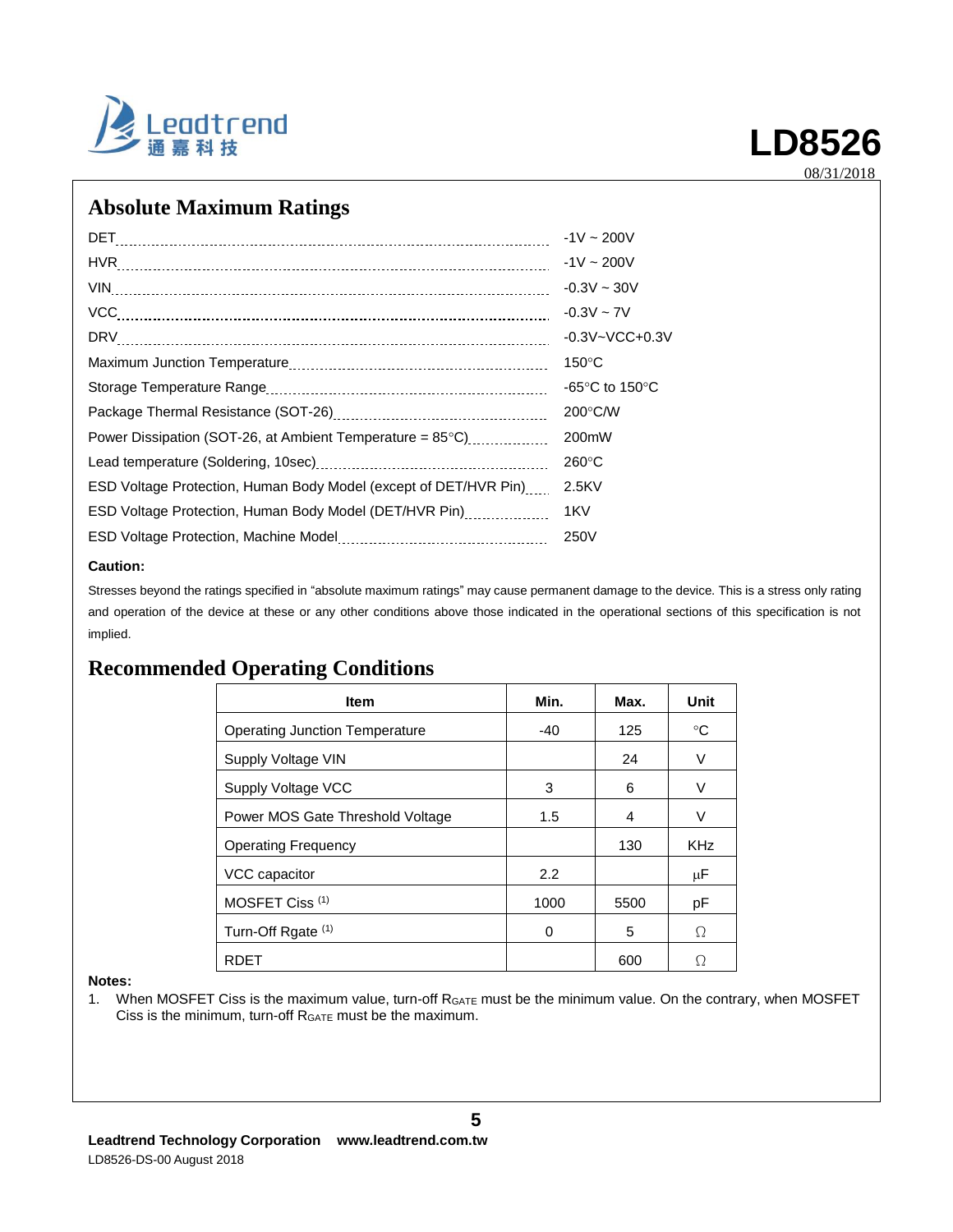

### **Electrical Characteristics**

#### $(T_A = +25\degree C$  unless otherwise stated, VIN=12V)

| <b>PARAMETER</b>                          | <b>CONDITIONS</b>  | <b>SYMBOL</b>                   | <b>MIN</b> | <b>TYP</b> | <b>MAX</b> | <b>UNITS</b> |
|-------------------------------------------|--------------------|---------------------------------|------------|------------|------------|--------------|
| HVR (VIN Pin)                             |                    |                                 |            |            |            |              |
|                                           | HVR=30V, VCC=3.5V  | ICHG HVR1                       | 20         | 35         | 50         | mA           |
| HVR charge current                        | HVR=12V, VCC=3.5V  | ICHG_HVR2                       | 10         | 20         | 30         | mA           |
| Leakage current                           | $V_{HVR} = 200V$   | <b>HVR LK</b>                   |            |            | 50         | μA           |
| <b>Supply Voltage (VIN Pin)</b>           |                    |                                 |            |            |            |              |
| VIN charge current                        | VIN=12V, VCC=3.5V  | ICHG_VIN                        | 22         | 38         | 50         | mA           |
| <b>Supply Voltage (VCC Pin)</b>           |                    |                                 |            |            |            |              |
| UVLO (on)                                 |                    | V <sub>CC_ON</sub>              | 2.8        | 3          | 3.2        | $\vee$       |
| UVLO (off)                                |                    | V <sub>CC_OFF</sub>             |            | 2.8        |            | $\vee$       |
| <b>UVLO Hysteresis</b>                    |                    | V <sub>CC_HYS</sub>             |            | 0.2        |            | $\vee$       |
|                                           | $HVR=12V$          | V <sub>VCC</sub> H <sub>1</sub> | 4.5        | 5.8        | 6.8        | $\vee$       |
| <b>VCC Operating Voltage</b>              | $VIN = 12V$        | $V_{VCC_H2}$                    | 4.5        | 6.0        | 6.8        | $\vee$       |
|                                           | Vcc=5V, DET=65kHz, | Ivcc_op1                        |            |            | 3          | mA           |
|                                           | 4.7nF on GATE pin  |                                 |            | 2.2        |            |              |
| <b>Operating Current</b>                  | Green mode         | Ivcc_op <sub>2</sub>            |            | 200        | 250        | μA           |
|                                           | UVLO_OFF mode      |                                 |            |            |            |              |
|                                           | $VCC=2.5v$         | Ivcc_oFF                        |            | 25         |            | μA           |
| <b>Detection Reference (DET Pin)</b>      |                    |                                 |            |            |            |              |
| Turn-on voltage                           |                    | VDET_ON                         | $-400$     | $-300$     | $-150$     | mV           |
| Turn-off voltage                          | (3)                | VDET_OFF                        | 10         | 20         | 30         | mV           |
| Turn-off<br>compensation<br>current       |                    | <b>IDET OFF</b>                 | 85         | 100        | 115        | μA           |
| <b>Ring Reject Threshold</b>              |                    | $V_{DET_R}$                     | 1.3        | 1.6        | 1.8        | $\vee$       |
| Threshold<br>Ring<br>Reject<br>Hysteresis |                    | VDET_RHY                        |            | 1.1        |            | $\vee$       |
| <b>Ring Reject Window</b>                 |                    | T <sub>DET_WD</sub>             | 50         | 70         | 100        | ns           |
| Leakage current                           | $VDET=200V$        | IDET_LK                         |            |            | 1          | μA           |
| Max. Operating Limit                      | (1)                | F <sub>sw</sub> MAX             | 150        | 180        | 220        | kHz          |

**LD8526**

08/31/2018

**6**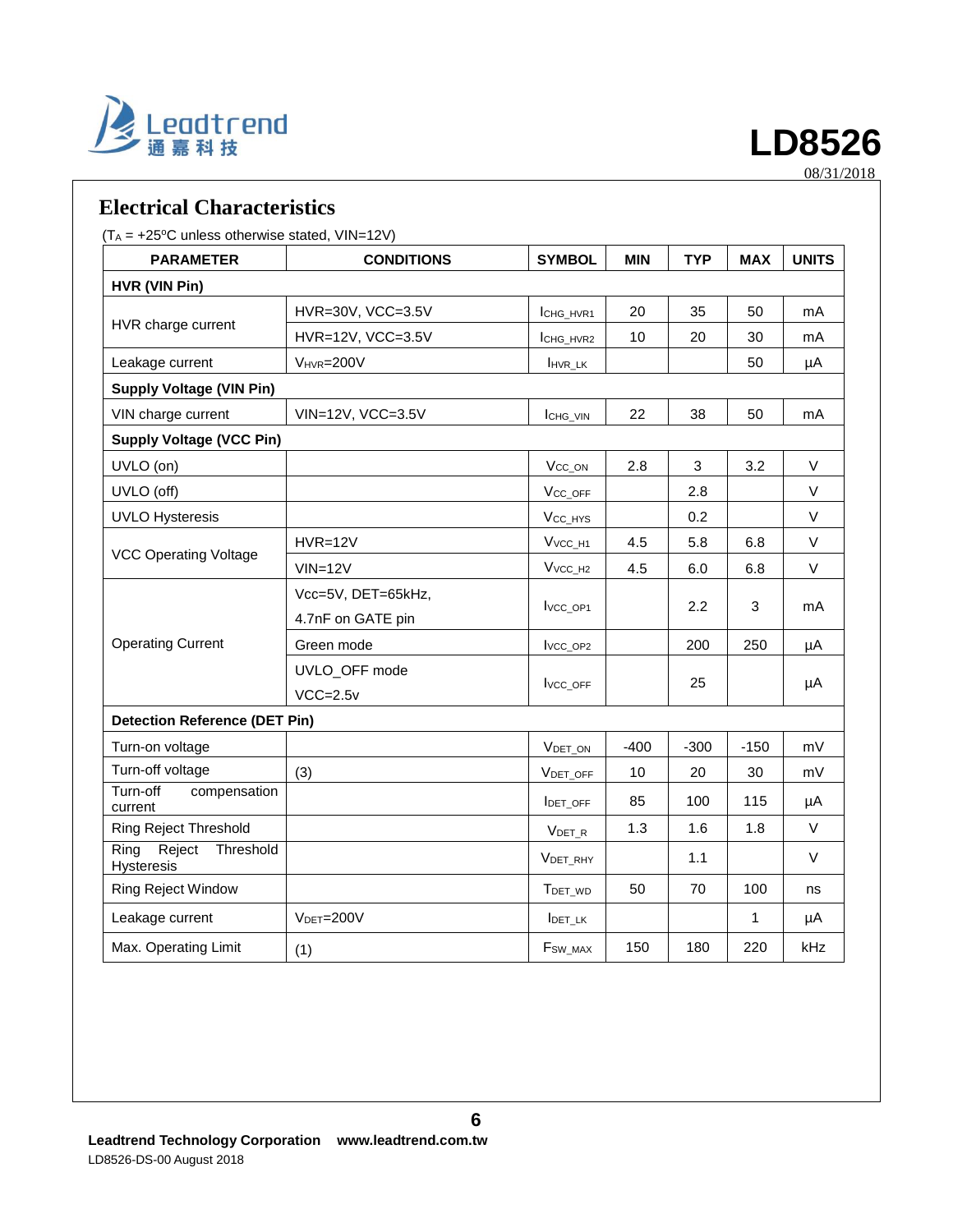

08/31/2018

| <b>PARAMETER</b><br><b>CONDITIONS</b>        |                                                     | <b>SYMBOL</b>        | <b>MIN</b> | <b>TYP</b> | <b>MAX</b> | <b>UNITS</b> |
|----------------------------------------------|-----------------------------------------------------|----------------------|------------|------------|------------|--------------|
| Drive (DRV Pin)                              |                                                     |                      |            |            |            |              |
| Total Turn-on delay time                     | (2)                                                 | T <sub>D_ON</sub>    |            | 65         |            | ns           |
| Total Turn-off delay time                    | (2)                                                 | $T_{D\_OFF}$         |            | 25         |            | ns           |
| Pseudo dead time                             |                                                     | $T_{\mathsf{PDT}}$   | 4          | 5          | 6          | μs           |
| Output High Voltage                          | $Io=+10mA$                                          | V <sub>DRV_H</sub>   | 4.4        | 4.7        |            | $\vee$       |
| <b>Output Low Voltage</b>                    | $Io = -10mA$                                        | V <sub>DRV_L</sub>   |            |            | 0.5        | $\vee$       |
| Turn-off propagation delay                   |                                                     | $T_{p}$              |            | 15         |            | ns           |
| Turn-on Rising time                          | $(2)$ , drive voltage from $20\%(2V)$ to<br>80%(8V) | Tr                   |            | 75         | 150        | ns           |
| Turn-off Falling time                        | (2), drive voltage from $80\%(4V)$ to<br>20%(1V)    | <b>Tf</b>            |            | 13         | 30         | ns           |
| Minimum On Time                              |                                                     | T <sub>MIN</sub> ON  |            | 1.5        |            | <b>us</b>    |
| Minimum Off Time                             |                                                     | T <sub>MIN_OFF</sub> | 0.7        | 1          | 1.3        | μs           |
| On Chip OTP (Over Temperature) Auto-Recovery |                                                     |                      |            |            |            |              |
| <b>OTP Level</b>                             | (1)                                                 | <b>TOTP</b>          |            | 150        |            | $^{\circ}C$  |
| (1)<br><b>OTP Hysteresis</b>                 |                                                     | TOTP_HYS             |            | 30         |            | $^{\circ}C$  |

#### **Notes:**

1. Guaranteed by design.<br>2. Load capacitance=4.7n

2. Load capacitance=4.7nF.<br>3. For avoiding SR being too

For avoiding SR being too late to turn off in CCM, RDET must be adjusted from 600R down to appropriate value.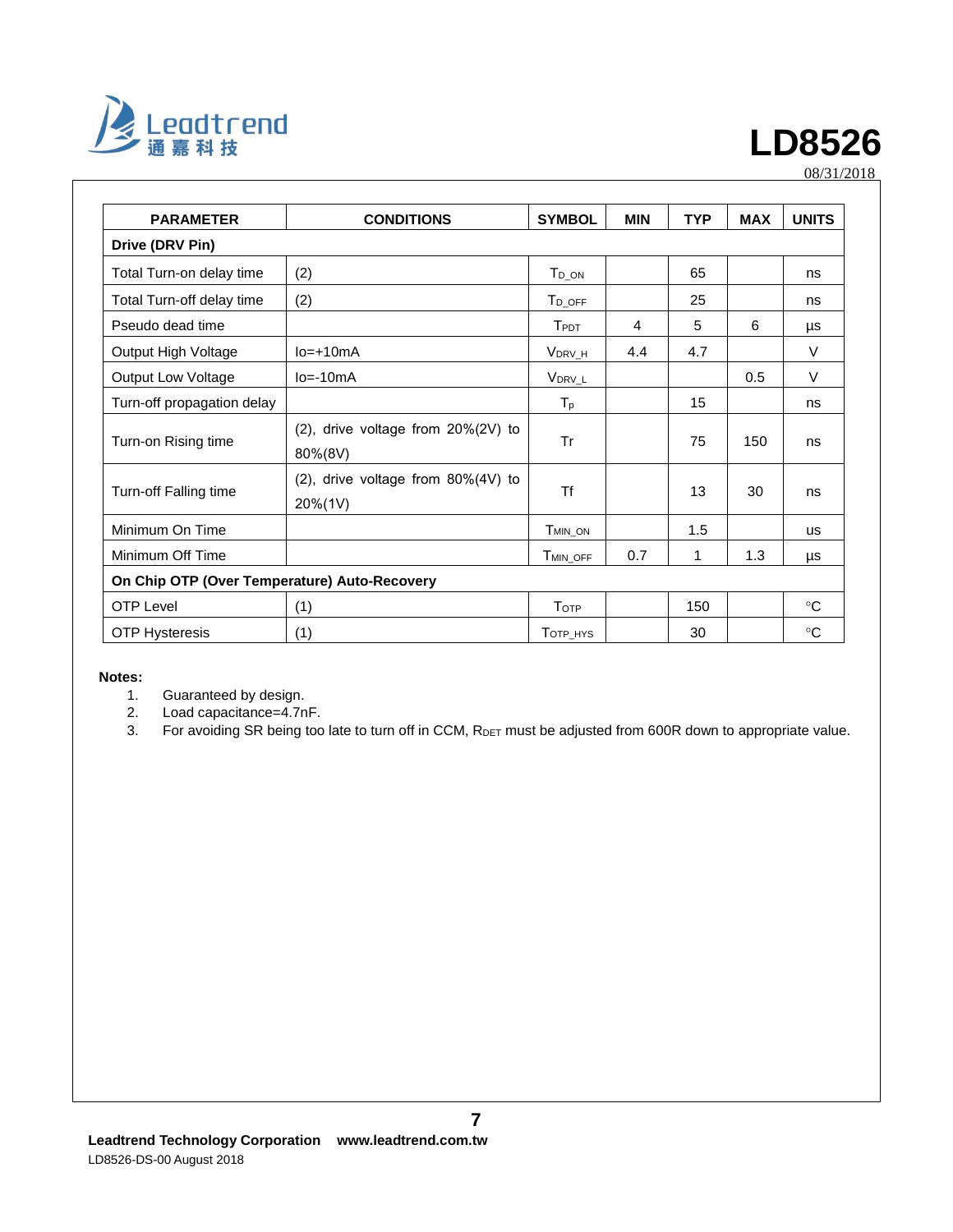



08/31/2018

**8**

**Leadtrend Technology Corporation www.leadtrend.com.tw** LD8526-DS-00 August 2018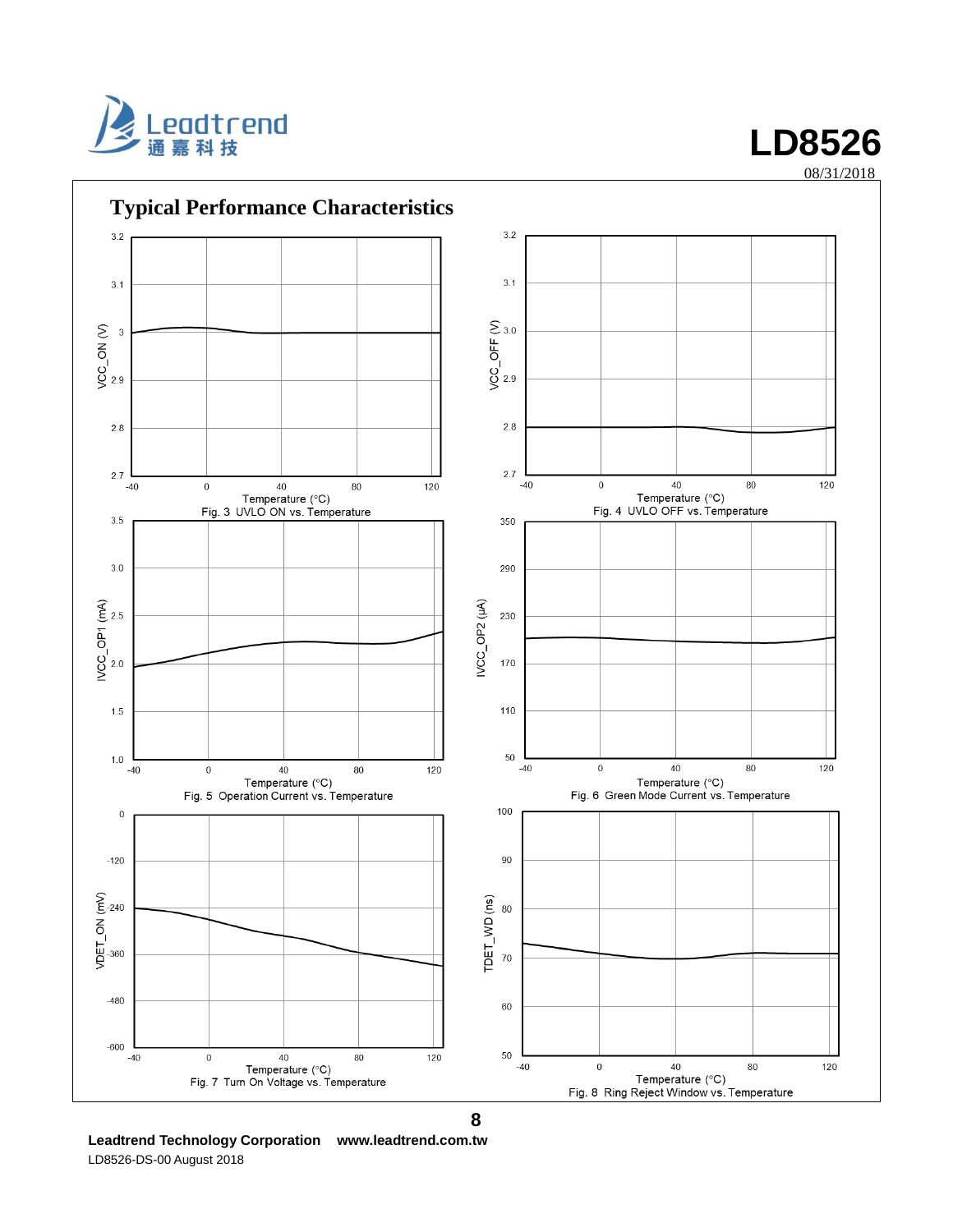



**Leadtrend Technology Corporation www.leadtrend.com.tw** LD8526-DS-00 August 2018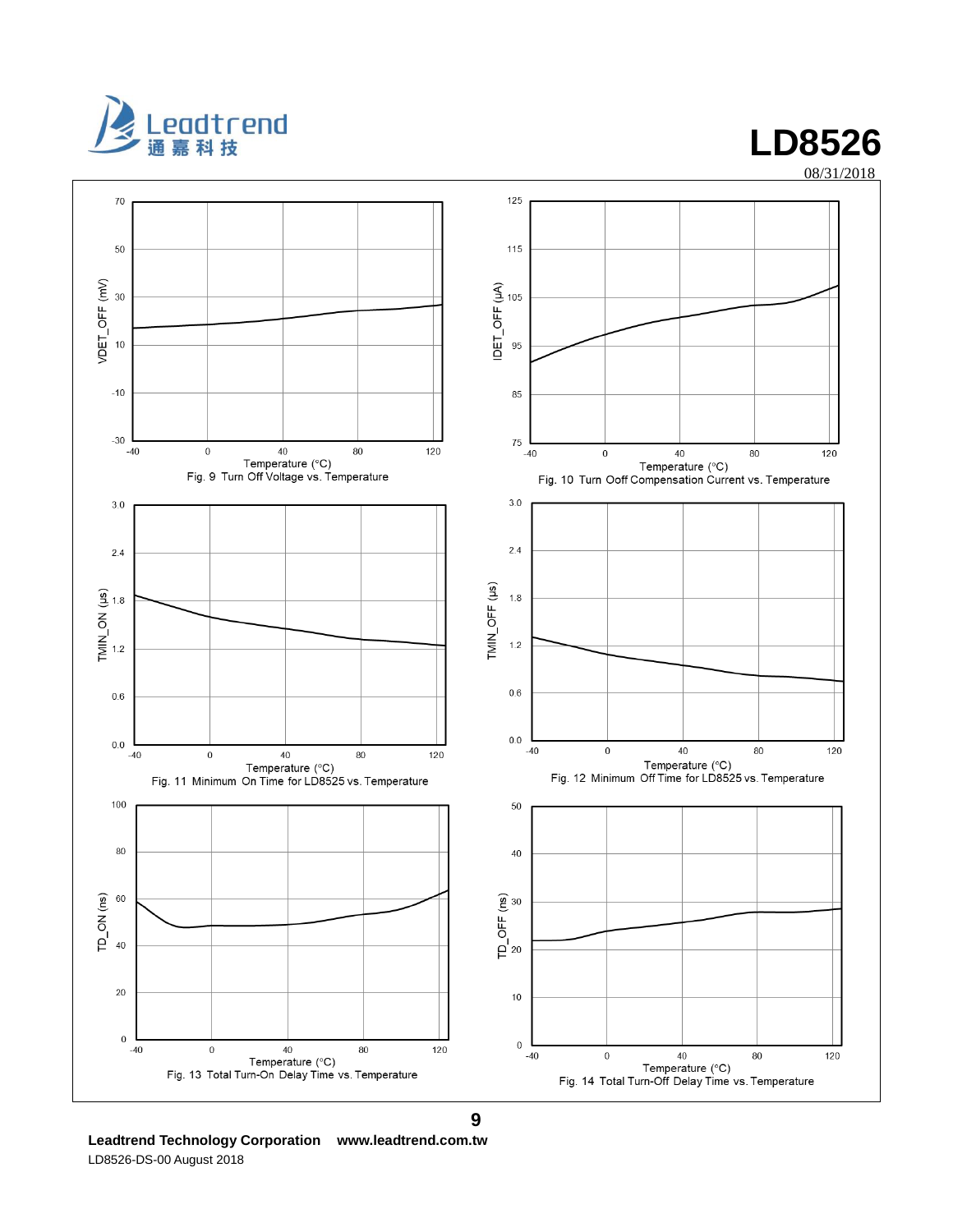

## **Application Information Operation Overview**

The LD8526 is a secondary side synchronous rectification driver IC for CCM and DCM operation. The LD8526 not only has excellent dead time control function for safety in load transient, but also only needs very low operation current in green mode. In addition, LD8526 can generate its own supply voltage through low output voltage or high side rectification applications to charge battery. Hence, LD8526 is suitable for PD application.

#### **LDO Charge Function**

LD8526 has two LDO (low drop-out regulator), which are used to provide VCC power. When LD8526 is applied in low side, VIN is connected to DC output and HVR is connected to SR MOSFET drain pin. Once the primary side power on and DC output is below 4.4V, VCC will be charged by HVR via LDO and VCC will keep at 5.8V at heavy load. As DC output exceeds 4.4V, VCC will be replaced by VIN to charge via LDO. When VIN increases, VCC also rises until 5.2V.

When LD8526 is applied in high side, HVR is connected to SR MOSFET drain pin, too. However VIN is floating. VCC can only be charge by HVR via the LDO. And in heavy load, the VCC is always maintained at 5.8V.

No matter LD8526 is applied in high side or low side, a capacitor must exist from VCC to GND to store the energy.

#### **Under Voltage Lockout (UVLO) and Enable Function**

An UVLO comparator is implemented in it to detect the voltage on the VCC pin. It will assure the supply voltage enough to turn on the LD8526 controllers and further to drive the synchronous rectifier. As shown in Fig. 15, the UVLO(ON) and UVLO(OFF) are 3V and 2.8V respectively.

must be met: 1. VCC > UVLO(ON)

- 2. Exit green mode
- 3. DET > VDET\_ON

With these restrictions, synchronous rectifier always operates in stable condition. Therefore, some unstable transient, which are like turn-on, turn-off, output short, surge, ESD…etc., will not make synchronous rectifier unsafe when it works.

To enable synchronous rectifier, the following conditions



#### **Green Mode Operation**

**10**

For improving the efficiency in light load conditions, LD8526 stops SR MOSFET driving function to reduce operation current, as shown in Fig. 16.

DET pin detects system behavior, and the internal logic circuit sets DRV to high or low. Hence, LD8526 can enter/exit green mode normally, even under dynamic load.

# **LD8526**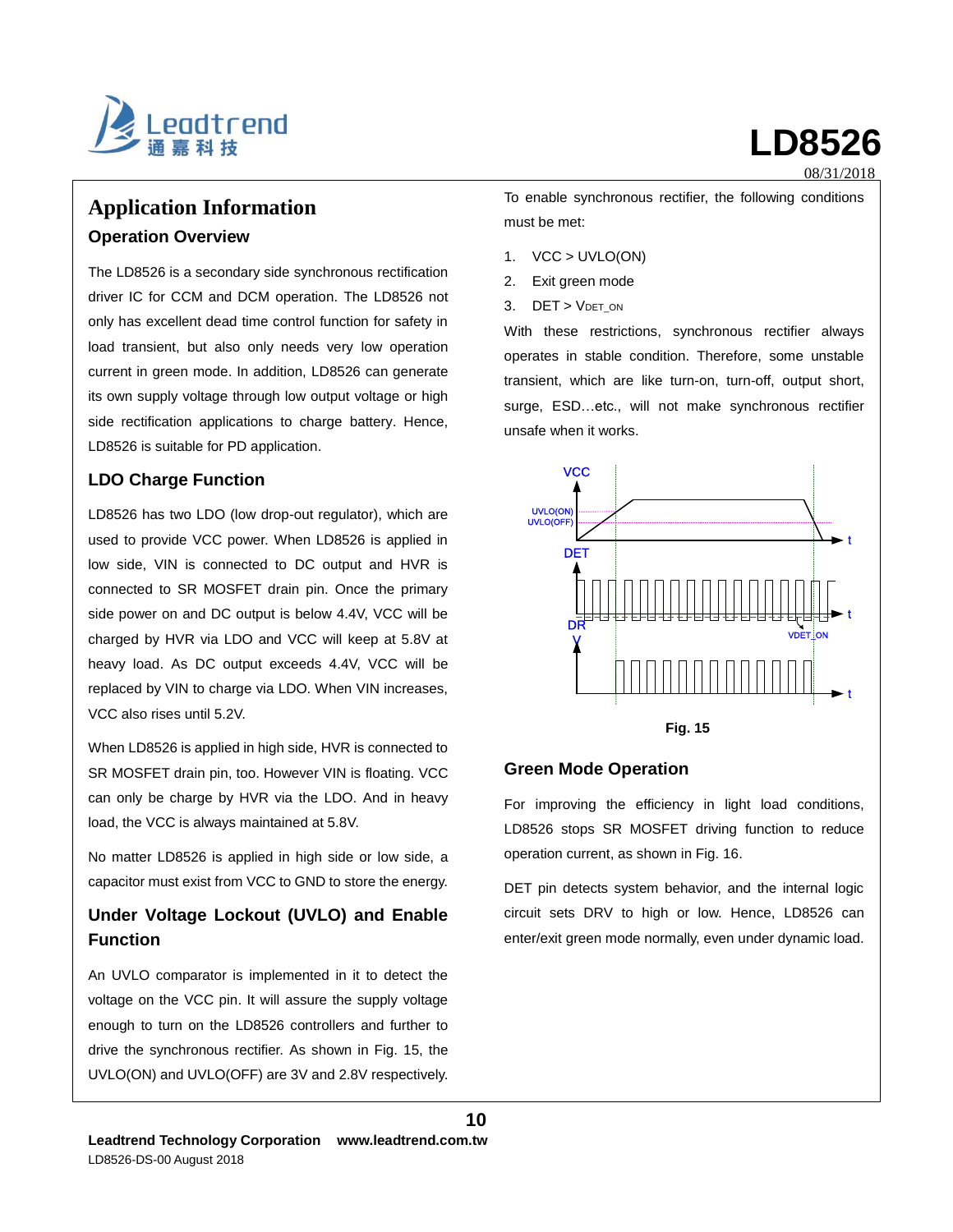



#### **Turn-on Phase**

After a negative voltage (-300 mV typical) is sensed on the DET pin, the driver output voltage (Int. DRV, see Block Diagram) is made high and the internal MOSFET is switched on. After switch-on of the SR MOSFET, the input signal on the DET pin is blanked for  $1.5\mu s$  (typical). This will eliminate false switch-off due to high frequency ringing at the start of the secondary stroke.

#### **Turn-off Phase**

The DET pin has detection gate on time to do prediction gate pre-drop method ( $T_{ON}$  x 0.5 =  $T_{PREDICT}$ ), and adjusting V<sub>DS</sub> decreases gate driver voltage to 4V (typical).

As soon as the DET voltage is above VDET\_OFF, the driver output is pulled to ground. For avoiding SR being too late to turn off in CCM, the following condition must be met, as shown in Fig. 17.

 $V<sub>DET</sub>$  OFF -  $I<sub>DET</sub>$  OFF  $\times$  R<sub>DET</sub> + X = -10mV

Where  $I_{DET\_OFF} = 100\mu A$ ,  $V_{DET\_OFF} = +20mV$ ,  $X=$  thermal effect and parasitic inductance from trace & electronic components. Hence  $R_{DET}$  must be from 600 $\Omega$  down to find the appropriate turn-off time.



#### **On-Chip OTP - Auto Recovery**

An internal OTP circuit is embedded inside the LD8526 to provide the worst-case protection for this controller. When the chip temperature rises and it's higher than the trip OTP level, the output will be disabled until the chip is cooled down below the hysteresis window.

## **LD8526**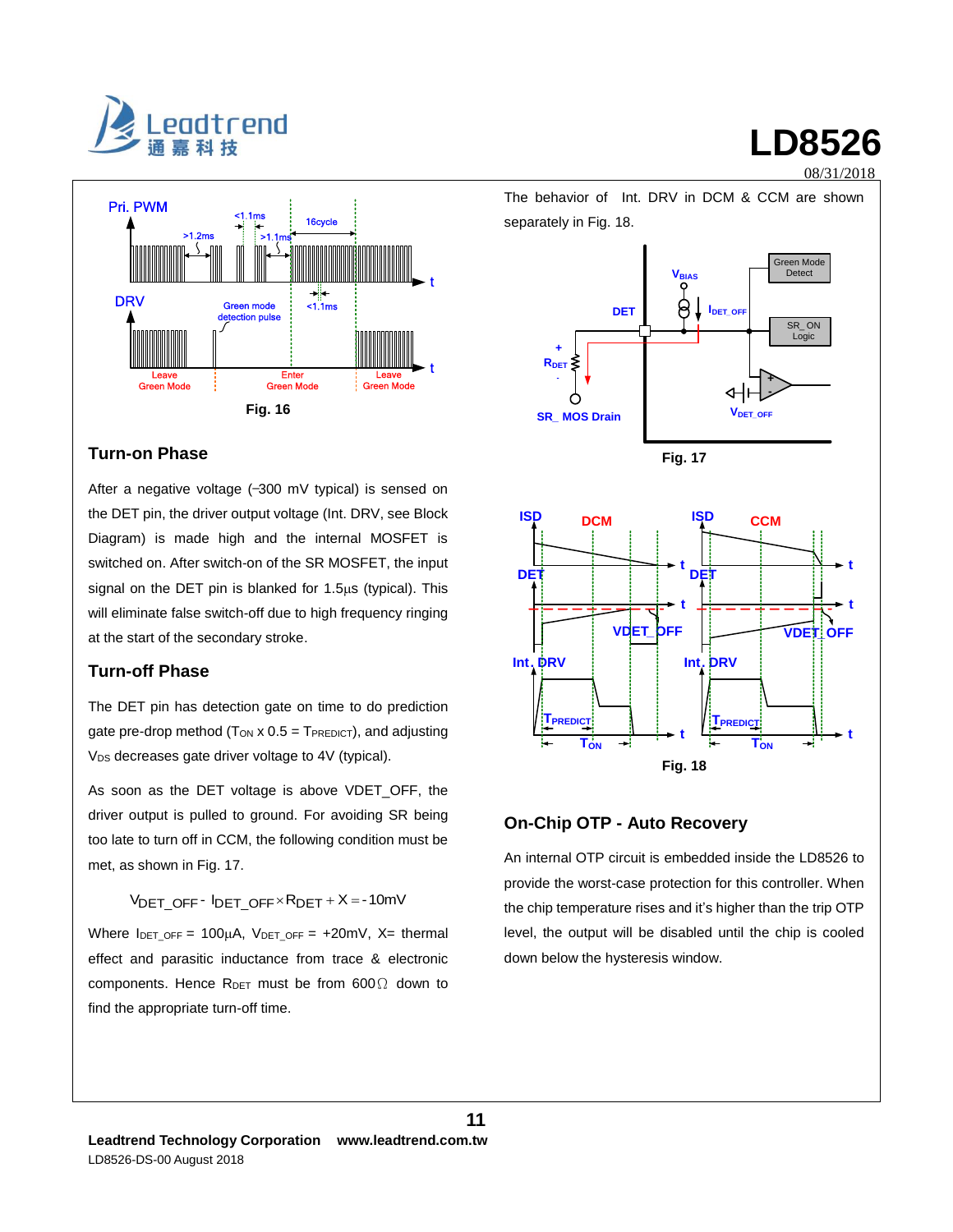

## **Package Information**

**SOT-26**



**LD8526**

08/31/2018

|               |            | <b>Dimension in Millimeters</b> | <b>Dimensions in Inches</b> |              |  |
|---------------|------------|---------------------------------|-----------------------------|--------------|--|
| <b>Symbol</b> | <b>Min</b> | Max                             | Min                         | <b>Max</b>   |  |
| A             | 2.692      | 3.099                           | 0.106                       | 0.122        |  |
| B             | 1.397      | 1.803                           | 0.055                       | 0.071        |  |
| C             |            | 1.450                           |                             | 0.057        |  |
| D             | 0.300      | 0.500                           | 0.012                       | 0.020        |  |
| F             | 0.95 TYP   |                                 |                             | 0.037 TYP    |  |
| н             | 0.080      | 0.254                           | 0.003                       | 0.010        |  |
| ı             | 0.050      | 0.150                           | 0.002                       | 0.006        |  |
| J             | 2.600      | 3.000                           | 0.102                       | 0.118        |  |
| M             | 0.300      | 0.600                           | 0.012                       | 0.024        |  |
| θ             | 0°         | $10^{\circ}$                    | $0^{\circ}$                 | $10^{\circ}$ |  |

#### **Important Notice**

Leadtrend Technology Corp. reserves the right to make changes or corrections to its products at any time without notice. Customers should verify the datasheets are current and complete before placing order.